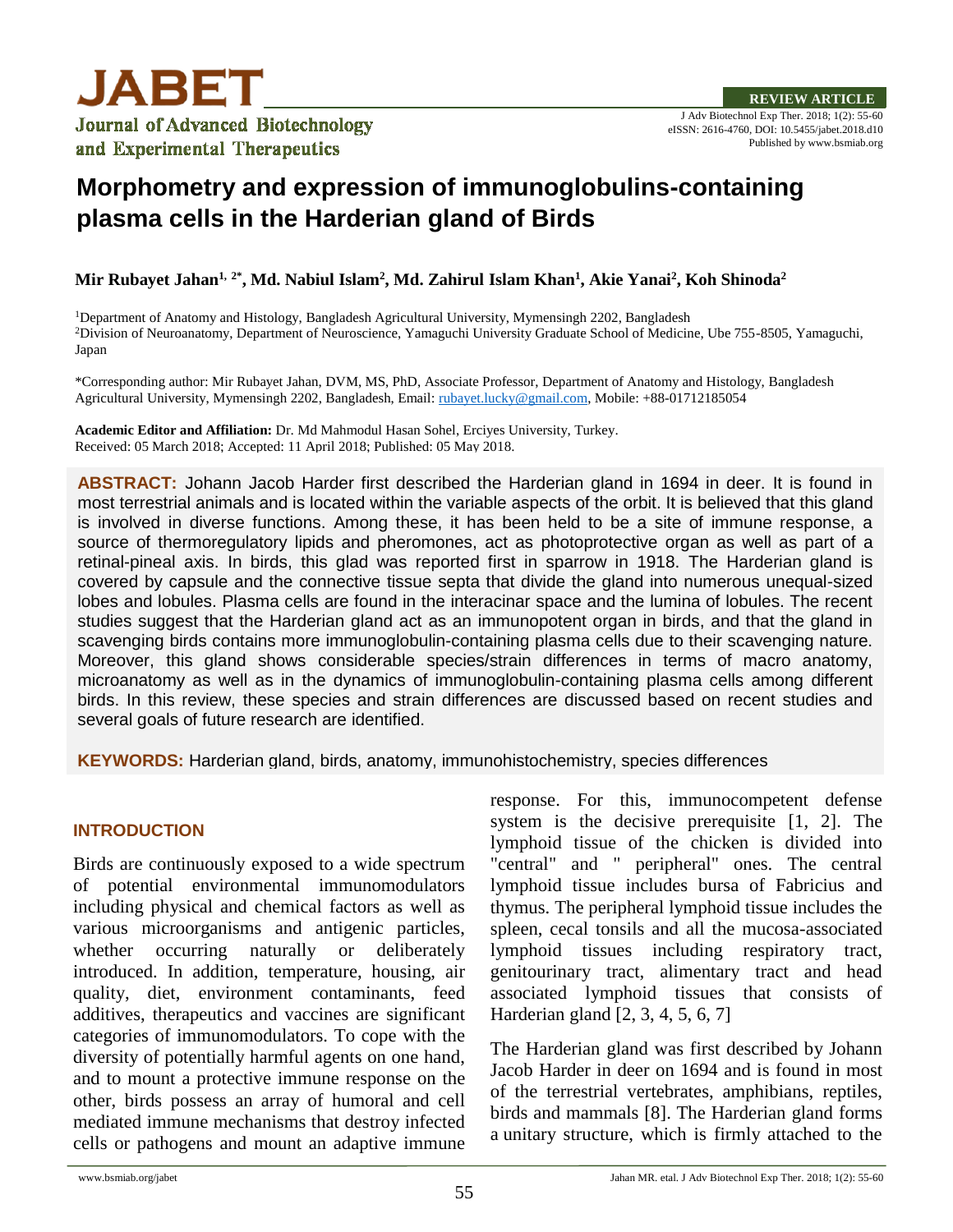medial part of the orbit, and the duct of this gland opens usually on the surface of the nictitating membrane, which is a characteristic feature of this gland and distinguishes from lacrimal gland and the other ocular glands. The later ones are normally classified as a cluster of glandular tissue actually within the nictitating membrane, whereas, Harderian gland is often surprisingly large, in some cases larger that eye itself [9], with diverse functions (Figure 1.).



**Figure 1:** Schematic diagram for Harderian gland and its possible diverse function. This figure is adapted from [3], [9] and [10].

Avian Harderian gland was first described in sparrow (*Passer domesticus*) in 1918, which was located at the variable aspects of orbit [3, 9, 10]. The Harderian gland is relatively larger in the fowl, much larger than the lacrimal gland. In birds, the usual function of this gland is to lubricate the surface of the eyeball and nictitating membrane [11]. In addition, the Harderian gland possesses numerous large plasma cells specific for antiimmunoglobulin (Ig) A, -IgG or -IgM marker in the interstitial stroma of the chicken that plays a part in immunological defense of the para ocular region [10, 12, 13]. Many other authors also suggest that the Harderian gland is responsible for the local immunity of the eye orbit [14, 15]. At the same time, it is accepted that the gland is a peripheral lymphoepithelial organ, which together with the spleen, the bursa of Fabricius and the caecal tonsils form a system of avian organs that determines both the general and the local immunity [16, 17, 18]. The major classes of Igs produced in chicken Harderian gland are probably related to the secretory feature of this gland  $[19, 20]$ 

Till to date, Harderian gland of birds has been studied in different species or strains of birds such as chicken, duck, goose, ostrich and Guinea Fowl. The present review is focused on the species or strain differences on macro anatomical, micro anatomical and immunohistochemical studies particularly the differences in the frequencies and distribution of Ig-containing plasma cells.

# **MACROANATOMY OF HARDERIAN GLAND**

## **Location**

Harderian gland of bird shows considerable species differences in location. In White Leghorn chickens the Harderian gland is located in the ventro-medail aspect of the eyeball extending rostrally from the optic nerve [23].In contrast, it has been reported that Harderian gland of native chickens of Bangladeshis situated on the dorsal posterior surface of the eyeball occupying the considerable part of the orbit [3, 4, 10]. While in Rook, this gland is located in the ventral and posterior medial to the eyeball [3]. In the Canadian ostrich, the Harderiangland is located ventromedially around the posterior part of the eyeball [24]. In duck, this gland is located in the anteriomedial part of the orbit [25]

## **Shape**

In White leghorns, the harderian gland is hourglass shaped and in Rook it is tongue shaped [3]. In native chickens of Bangladesh, this gland is triangular in shape [3, 4]. Whereas, in Canadian ostrich, the Harderian gland is flattened, oval shaped, irregular in outline and pointed in the dorsal end [24].

## **Size**

The size of the Harderian gland is also varied among the different types of the birds. In native chickens, the Harderian gland of male bird is 9.2 mm in length and 5.1 mm in breadth, whereas, the Harderian gland of female bird is 9.0 mm in length and 3.2 mm in breadth [4]. The mean dimension of the Harderian gland in White leghorn is 17.66 mm in length and 6.2 mm in breadth [23], which is almost double than that of native chickens. Whereas, Harderian gland of rook is bigger than that of White leghorn [3].It is stated that the length and breadth of Harderian gland in rook is 18mm and 8.6 mm respectively. Interestingly, the size of the Harderian gland in Canadian ostrich is much bigger and it is 35.30 mm in length and 15.65 mm in breadth [24]. There are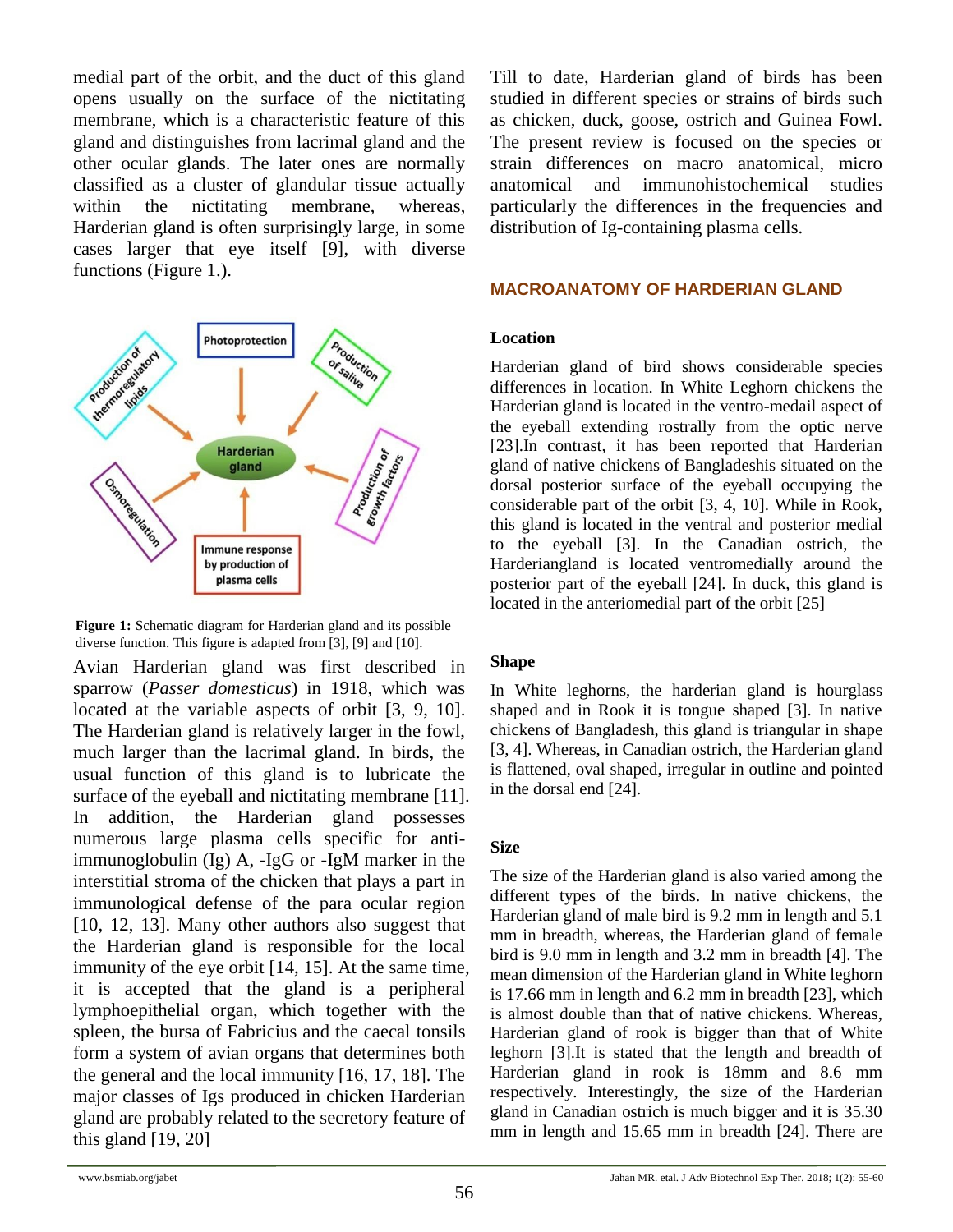no significant differences in size of the left and right gland, which is similar in the report of native chickens of Bangladesh [4].

## **Color**

The Harderian gland is covered with a thin layer of fat and after removing the fat this gland of native chickens shows brownish in color [4], while in broiler it is reddish in color [3]. The color of Harderian gland of White leghorn bird is pale pink and rook it is pink yellow [23] and in Canadian ostrich, it is light pink in color [24].

# **MICROANATOMY OF HARDERIAN GLAND**

The Harderian gland of birds is surrounded with a thick connective tissue capsule. From the capsule, the trabeculae enter into the gland, dividing the gland into different sized lobes and lobules. These inter-lobular trabeculae are thinner compared to the capsule surrounded the whole gland and contain collagen fibers, fibroblasts, blood vessels and nerve fibers. The smallest secretory unit of the Harderian gland is called acini lined by simple columnar epithelial cells [3, 10, 11, 24, 25]. There is a variation in length of the lobules in between broiler male and female, and in between broiler male and native male, however, their breadth does not vary [3]. The lumen of the lobules is irregular in native chicken and regular in broiler. This variation in size of the histological lobule of Harderian gland of chickens might be due to strain differences. The lumen of the acini in broiler is spherical and regular or elongated, and the cell boundaries were distinctly visible. Whereas, in native male, the acini are lined by tall single columnar epithelium and the lumen of the acini in these strains of chickens were elongated, irregular and narrower, and the cell boundaries are not distinctly visible. This luminal variation, in regards to its cellular contents and shape in between broiler and native chicken is also possibly due to strain differences [3, 10].

# **LYMPHOID CELLS IN THE HARDERIAN GLAND**

Different types of lymphoid cells such as macrophages, lymphocytes, plasma cells as well as granulocytes are found in the subepithelial layer of the Harderian gland of birds [26, 27]. Although, these cells are often densely aggregated in the central regions of the lobules, individual cells are also occurred near the periphery of the Harderian gland. It has been reported that pre-plasma cells form a desmosome-like contact with macrophages and junctional complexes with each other. In addition, the lymphoid cells were sometimes embedding in a dense homogeneous material, which is also found in the intercellular spaces of the secretory epithelium [28]. In contrast, other research group described that the lymphoid substance of the chicken's Harderian gland organized in two histologically distinct compartments [29]. Light and electron microscopical investigations reveal that the lymphoid structure of the Harderian gland of chickens organizes in different histological frameworks. In the head the surface epithelium of the central canal can be classified as a lymphoepithelial tissue, which covers the dense lymphoid substance. It consists of small and medium-sized lymphocytes, dendritic-like cells, and occasional macrophages. High endothelial venules are associated with intense lymphocyte migration and homing that give circumstantial evidence for a T-dependent region, as found in a secondary lymphoid organ. The B-dependent germinal centers are also common structural units of the head region's lymphoid substance. The body of the gland is loaded with plasma cells of different maturation stages. They immigrate into the epithelium of the central canal and produce IgM and IgA and IgG [28, 30]. This plasmocytic region is accounted for the immunosurveillance on the conjunctiva and in the upper respiratory tract through antibody production against bacterial or parasitic infections. In both the head and body regions of the gland, anti-B-L (anti-Ia) antibody recognizes scattered elongated cells that might represent dendritic cells. The immunological relationship between the two histologically different parts of the Harderian gland is unknown, but it is speculated that the dense lymphoid tissue with high endothelial venule receive the blood-borne, immunologically mature, but uncommitted B cells. By the influence of local antigen stimulus, these B cells transform to plasma cells, which gradually appear in the body of the gland. The lymphoid structures of the head and the body fulfill the function of secondary and tertiary lymphoid organs, respectively [29]. The dynamics of IgA-, IgG- and IgM-containing plasma cells also shows strain variations that discussed below.

# **IMMUNOGLOBULINS-CONTAINING PLASMA CELLS IN THE HARDERIAN GLAND**

The immunoglobulins are secreted by Igs- containing plasma cells that perform local or systemic defenses in the body. It has been shown that in the native chickens the frequency of the population of IgA-positive cells is higher followed by IgG and IgM-positive cells and in the broiler chickens the frequency of IgM-positive cells is more followed by IgA- and IgG-positive cells [10]. These observations are similar to the study made by different research groups in chickens [31, 32] but varied greatly with the observations in the White Leghorn chickens [12]. It has been revealed thatin White Leghorn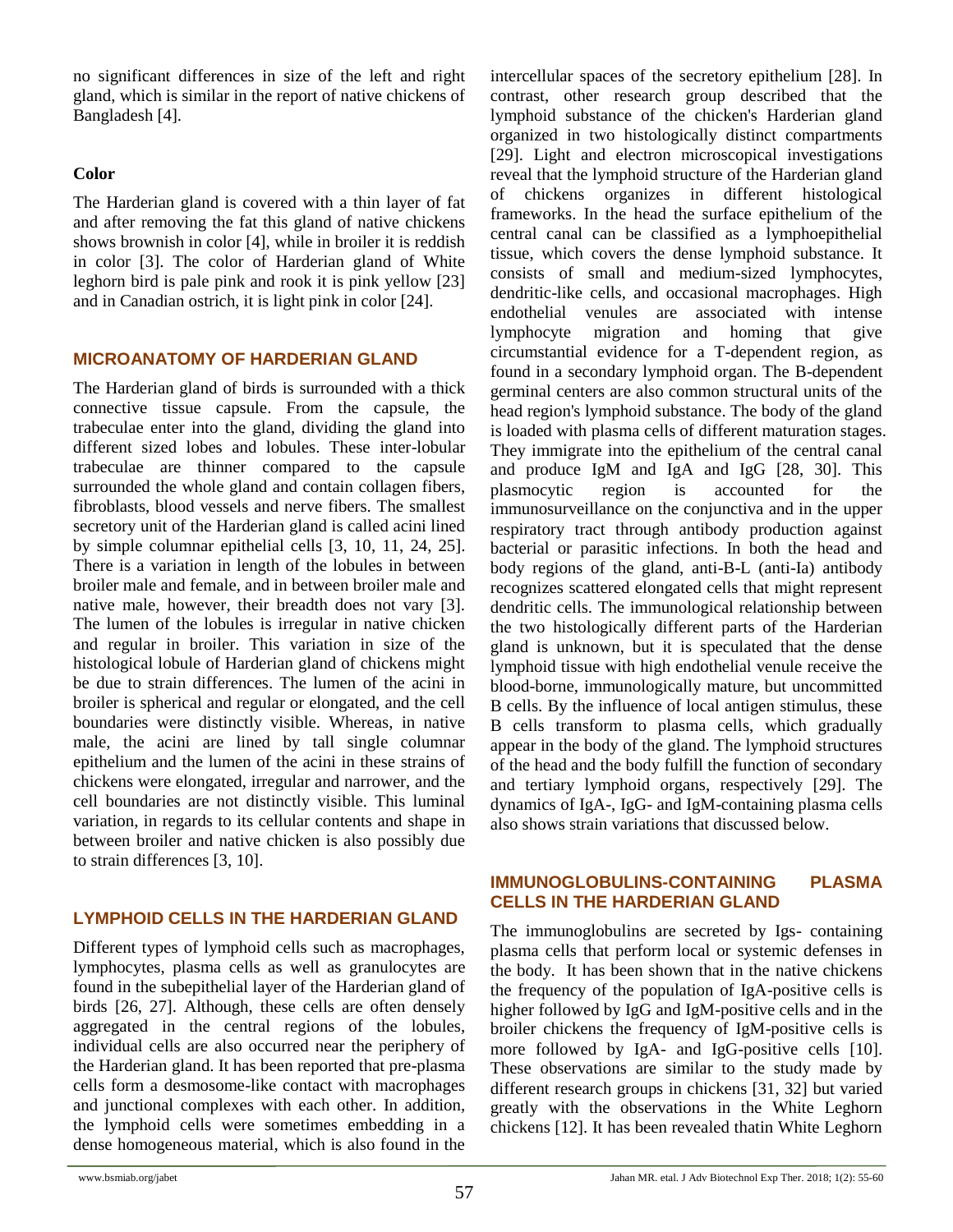chicken IgG- is more than IgA- and IgM-positive cells. In addition, the frequency of the population of Igcontaining plasma cells is varied between the sexes in the same strain, and also in between different strain of chickens [10]. In the broiler, IgA- and IgG- positive cells are more in the male, whereas, IgM-containing cells are more in female.In the native chickens the frequency of IgA- and IgM-containing cells are more in the female, in contrast, the IgG –positive cells are higher in the male. The frequencies of Ig-containing plasma cells are also varied between sexes. The population of IgA- and IgGcontaining cells is significantly higher in the native male than the broiler male chickens. In addition, the frequency of IgA- and IgG-containing cells is more in native female than the broiler female. It has been speculated that these variations concerning the frequency of occurrences of the plasma cells positive for the different classes of immunoglobulins in the Harderian gland of birds might be related to age, strain, species, health condition and their the condition of their surrounding environment. Interestingly, significant differences in lymphatic cells components are also observed between the Harderian gland of wild pheasants and hybrid pheasants [33]. It has been reported that the common wild pheasant presented a higher number of immunoglobulin-producing plasma cells. The hybrid pheasants have a lower number of plasma cells, but a higher number of lymphocytes in the gland tissue in comparison with the common pheasant [33]. In addition, in domestic duck, the IgM-containing plasma cells are the most abundant than other classes of immunoglobulins into the epithelium of the Harderian gland. In contrast, IgY- or IgA-positive cells are predominant in the lamina propria [25].

# **SECRETORY MECHAMISM OF PLASMA CELL IN THE HARDERIAN GLAND**

Interestingly enough, strain variations are also observed in the mode of release of Ig-containing plasma cells. It is reported that secretory IgA-, IgG-, and IgM-containing plasma cells are released by the disintegration of the acinar cells at the apical part of the lobules of the broiler but by dissolution or holocrine mode of secretion in the native chicken [10]. The secretory mechanism is merocrine in rabbit [33] merocrine to apocrine in the other avian species [25]. In a very recent study in Canadian ostrich it is also observed apocrine in nature [24]. Among the available studies on native chickens of Bangladesh showed holocrine type of secretion for plasma cell in the Harderian gland.

# **DIRECTIONS FOR FUTURE STUDY**

The comparative ontogeny of Harderian gland of birds has not studied yet. The comparative trajectory of different classes of Ig-containing plasma cells in the Harderian gland of different species of birds will also need to be clarified by future study. In addition, the further knowledge, component and function of Harderian gland as a part of immune system will also need to be clarified.

# **CONCLUSION**

Harderian gland of birds, even though it is not a primary lymphoid organ as a whole, but act as an immunopotent

| <b>Parameter</b>       | White                                  | <b>Native</b>                               | <b>Rook</b>                                  | Canadian                                            | <b>Duck</b>                       | <b>Pigeon</b>                    |
|------------------------|----------------------------------------|---------------------------------------------|----------------------------------------------|-----------------------------------------------------|-----------------------------------|----------------------------------|
|                        | leghorn                                | chicken                                     |                                              | ostrich                                             |                                   |                                  |
| Location               | Ventro-medial to<br>eyeball            | Dorsal-posterior<br>to eyeball              | Ventral and<br>posterior to<br>eyeball       | Ventro-medialto<br>posterior part of<br>the eyeball | Anterio-medial<br>part of eyeball | Ventro-medial<br>part of eyeball |
| Shape                  | Hourglass                              | Triangular                                  | Tongue                                       | Flattened                                           | Arrow                             | Tear drop                        |
| <b>Size</b>            | Length: 17.66<br>mm<br>Breadth: 6.2 mm | Length: $9.2 \text{ mm}$<br>Breadth: 5.1 mm | Length: $18.0 \text{ mm}$<br>Breadth: 8.6 mm | Length: $35.3$ mm<br>Breadth: 15.65<br>mm           | $- -$                             | $- -$                            |
| Color                  | Pale pink                              | <b>Brownish</b>                             | Pink yellow                                  | Light pink                                          | Pink                              | Brown to pink                    |
| Plasma cell            | IgA more                               | IgG more                                    | $\qquad \qquad -$                            | --                                                  | IgM more                          | --                               |
| Secretory<br>mechanism | Apocrine                               | Holocrine                                   | Merocrine to<br>apocrine                     | Apocrine                                            | Apocrine                          | Apocrine                         |

Table 1: Species differences in gross and histochemical parameters of Harderian gland of birds<sup>3, 4, 9, 10, 11, 23, 24</sup>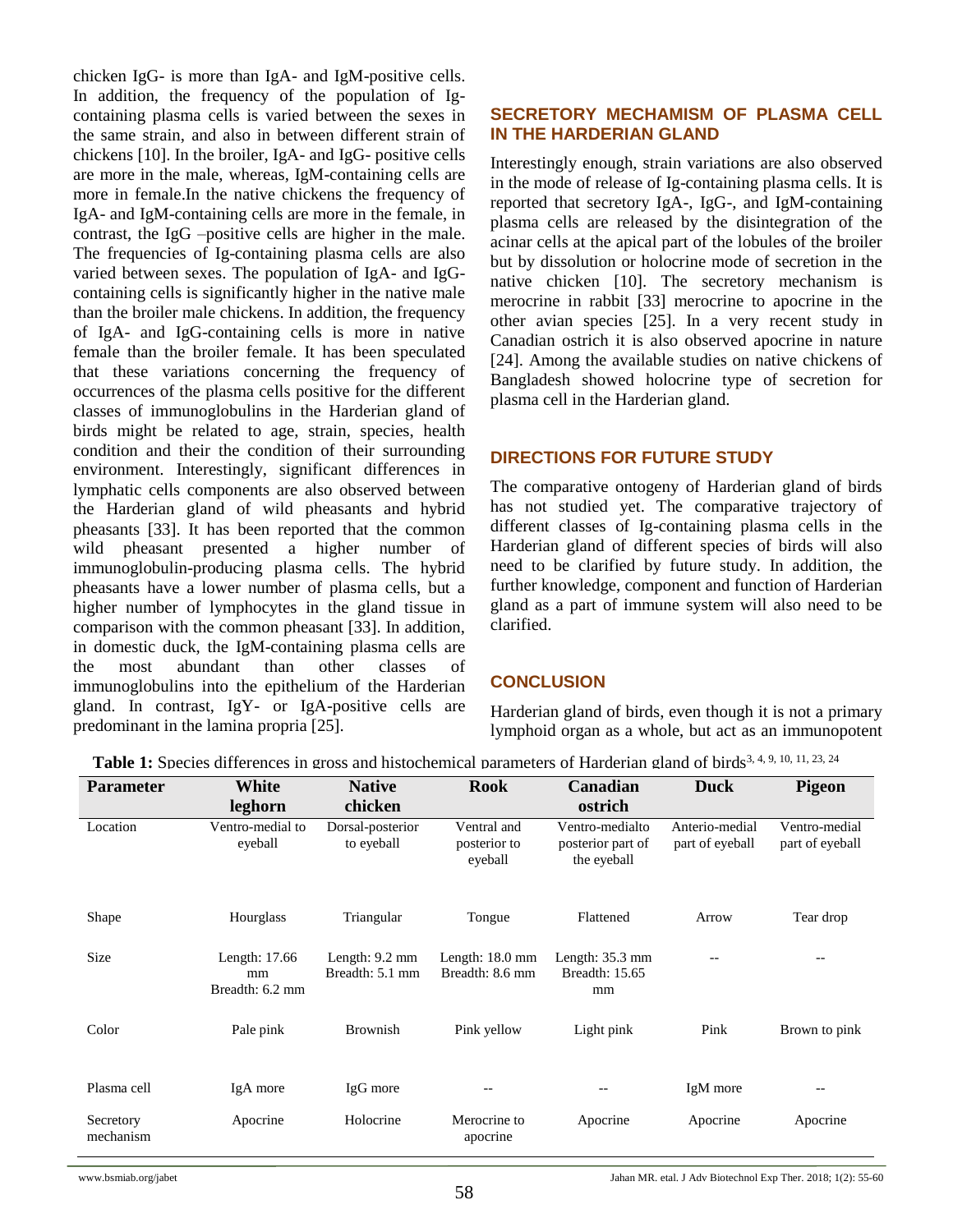organ, and that showed considerable species or strain variations in anatomical or histological structures as well as in the dynamics of Ig-containing plasma cells (Table 1.). The wild type or domestic birds contained more Igscontaining plasma cells possibly due to their scavenging in nature. The current review could also serve as a caution that data on morphology or frequencies of Igscontaining plasma cells of Harderian gland from one species should not always be directly applied to others among birds.

# **FUNDING**

This research does not receive any fund from public or privet organization.

# **CONFLICT OF INTEREST**

The author declares that no conflict of interest exists.

## **REFERENCES**

- [1] Jeurissen SHM, Claassen E, Janse EM. Histological and functional differentiation of non-lymphoid cells in the chickens spleen. Immunology.1992; 77: 75-80.
- [2] Jeurissen SHM, Vervelde L, Janse EM. Structure and function of lymphoid tissues of the chicken. Poultry Sci. Rev.1994; 5: 183-207.
- [3] Jahan MR, Khan MZI, Islam MN, Akter SH.Morphometrical analysis of Harderian gland of broiler and native chickens of Bangladesh. J Bangladesh Agril Univ. 2006; 4(2): 273-278
- [4] Jahan MR, Islam MN, Khan MZI. Gross and biometrical study of the Harderian gland in adult native chickens of Bangladesh.Int J Biol Res. 2009; 7: 31-34.
- [5] Islam MN, Khan MZI, Jahan MR, Karim MR, Kon Y. Comparative studies of mucosa and immunoglobulin-containing plasma cells in the gastrointestinal tract of broiler and native chickens of Bangladesh. J. Poult. Sci. 2008; 45: 125-131.
- [6] Islam MN, Khan MZI, Jahan MR, Fujinaga R, Yanai A, Kokubu K, Shinoda K. Histomorphological study on prenatal development of the lymphoid organs of native chickens of Bangladesh. Pak. Vet. J. 2012; 32: 175–178.
- [7] Islam MN, Khan MZI, Jahan MR, Shinoda K. Developmental trajectory of the prenatal lymphoid organs in native chickens:a macro anatomical study. Asian J. Med. Biol. Res. 2017; 3(4): 432–436.
- [8] vanGinkel FW, Tang DC, Gulley SL, Toro H. Induction of mucosal immunity in the avian

Harderian gland with a replication-deficient Ad5 vector expressing avian influenza H5 hemagglutinin. Dev Comp Immunol. 2009; 33: 28-34

- [9] Payne AP. The Harderian gland: a tercentennial review. J. Anat. 1994;185: 1-49.
- [10] Khan MZI, Jahan MR, Islam MN, Haque Z, Islam MR, Kon Y. Immunoglobulin (Ig)-containing plasma cells in the Harderian gland in broiler and native chickens of Bangladesh. Tissue and cell. 2007; 39: 141–149.
- [11] Mobini B. Histological and histochemical studies on the Harderian gland in native chickens. Vet Med. 2012; 8: 404-409.
- [12] Nasrin M, Khan MZI, Siddiqi MNH, Masum MA. Mobilization of immunoglobulin (Ig)-containing plasma cells in Harderian gland, cecal tonsil and trachea of broilers vaccinated with Newcastle Diseases Vaccine. Tissue and Cell. 2013; 45: 191- 197.
- [13] Bejdic P, Avdic R. Amidzic L, Cutahija V, Hadziomerovic N, Katica A, Mlaco N. Ultrastuctural of plasma cells in harderian gland of laying hen. AntatHistolEmbryol. 2017; 47: 46-50.
- [14] Baba T, kawata T, Masumoto K, Kajikawa T. Role of the Harderian gland in immunoglobulin A production in chicken lacrimal fluid. ResVet Sci. 1990; 49: 20-26.
- [15] Ohshima K, Hiramatsu K. Immunohistochemical localization of three different immunoglobulin classes in the Harderian gland of young chicken. Tissue cell. 2002; 34 (2): 129-133.
- [16] Shirama K, SatohT, Kitamura T, Yamade J.The avian Harderian gland: Morphology and Immunology. MicroscRes and Tech. 1996; 34: 16- 27.
- [17] Korbel R, Schaffer E, RavelhoferK, Kosters J. (1997). Ocular Manifestation of mycobacterium infections in bird.TierartzlParxAusg K. 1997; 25: 552-558.
- [18] Fix AS, Arp LH. Morphologic characterization of conjunctiva- associated lymphoid tissue in chicken. Am J Vet Res. 1998; 52 (11): 1852-1859.
- [19] Albini B, Wick G, Rose E. Immunoglobulin production in chicken Harderian gland. Int Arch Allergy.1974; 47: 23-34.
- [20] Baba T, MasumotoK, Nishida S, kajikawa T, Mitsui. Harderian gland dependency of immunoglobulin A production in the lacrimal fluid of chicken. Immunology.1988; 65(1): 67-71.
- [21] Rahman ML, Islam MR, Asaduzzaman M, Khan MZI. Lymphoid tissues in the digestive tract of Deshi Chicken (*Gallus domesticus*) in Bangladesh. Pak J Biol Sci. 2003; 6: 1145-1150.
- [22] Islam MN, Khan MZI, Jahan MR, Fujinaga R, Shinoda K. Ontogenic development of